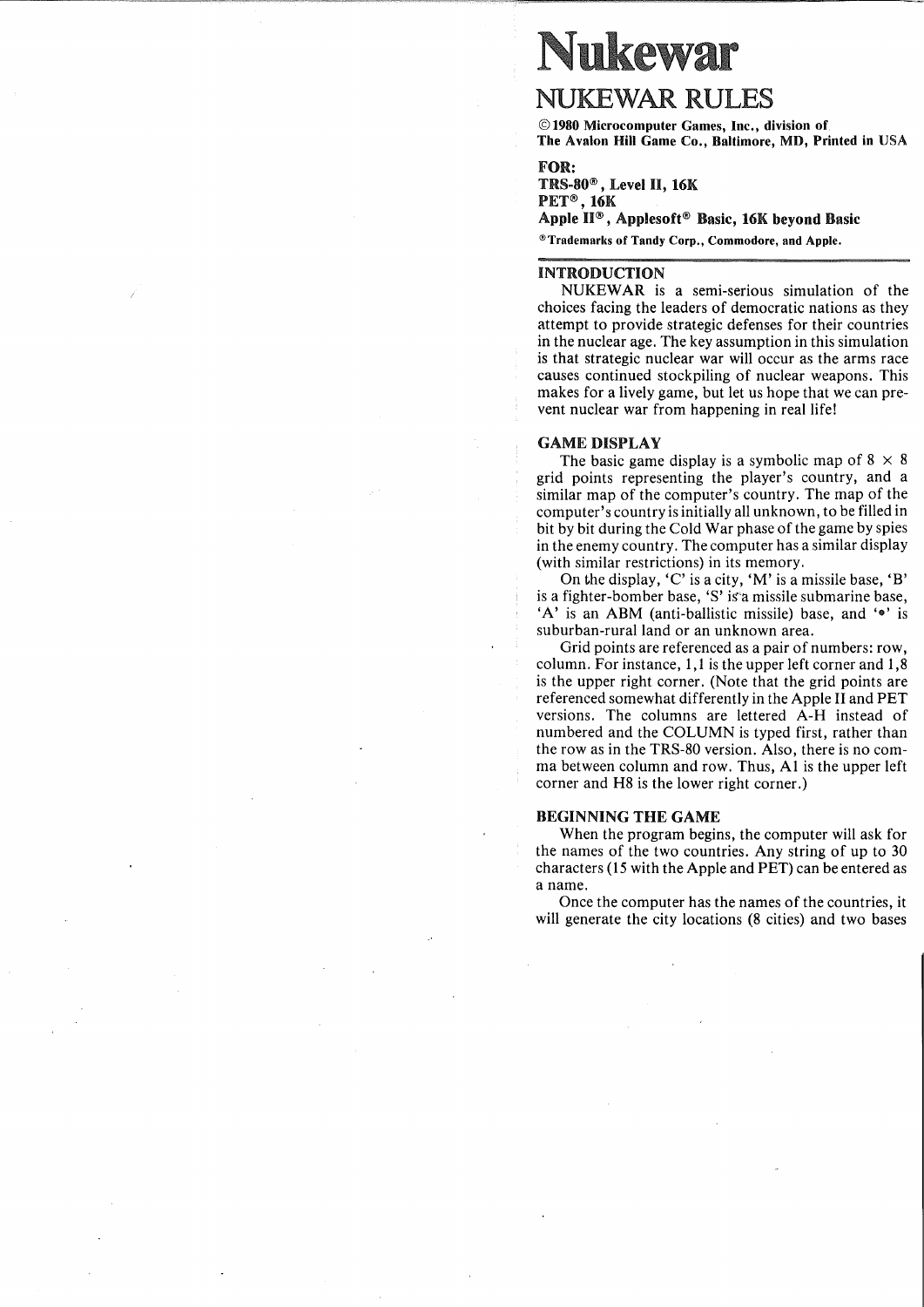(one missile base and one fighter-bomber base) for each country. The game then enters the first Cold War turn, in a random year from 1956 to 1965.

#### COLD WAR TURNS

Each turn (Cold War or Hot War) begins with the display of the current maps. Remember that the enemy map does not contain complete information, but it does contain all that is known at the time.

The computer will ask for 'Cold War orders' after displaying the maps. Three orders are valid: S(py), W(ar), and normal. Only the first letter counts, and the answer is assumed to be 'normal' if not'S' or 'W'.

Spying means that a lot of information will be gained about the enemy country, but at the cost of one new base. War attempts to call a first-strike on the enemy, but could be disobeyed (You have a democracy, after all!), resulting in a lost turn. Normal strategy allows two new bases and a mediocre espionage effort.

#### BUILDING NEW BASES

Based on the Cold War orders, the computer will ask questions relevant to the building of zero, one, or two new bases. The first question is what base type. The answer should be 'M', 'B', 'S', or 'A' depending on the desired base type. The other question is what is to be the location of the new base. The row and column of the desired location should be entered, separated by a comma. (Note as before the different format for the Apple II and PET versions.) The location must be empty, i.e. show on the display as 'e'. Additional restrictions are (1) 'S' bases cannot be built before 1965, (2) 'S' bases must be built on the map edge, and (3) 'A' bases cannot be built before 1970.

#### NUCLEAR WAR (HOT WAR)

Nuclear war will begin eventually when it is started by the computer or by the player. The party that starts the war will be able to activate his bases more successfully on the first turn of Hot War, and will have the chance to carry out a first-strike before the enemy has a chance to get his strategic weapons off the ground or out to sea. If both sides declare war at the same time, then both will have the same advantage. Note that a S(py) order during Cold War will prevent first-strike surprise in case the computer declares war that turn. The computer is more likely to declare war each turn that the game progresses.

#### ACTIVATING BASES DURING HOT WAR

Bases which have not been activated will appear on the display map during Hot War. As bases are activated, they are replaced by 'e' grid markers. Known enemy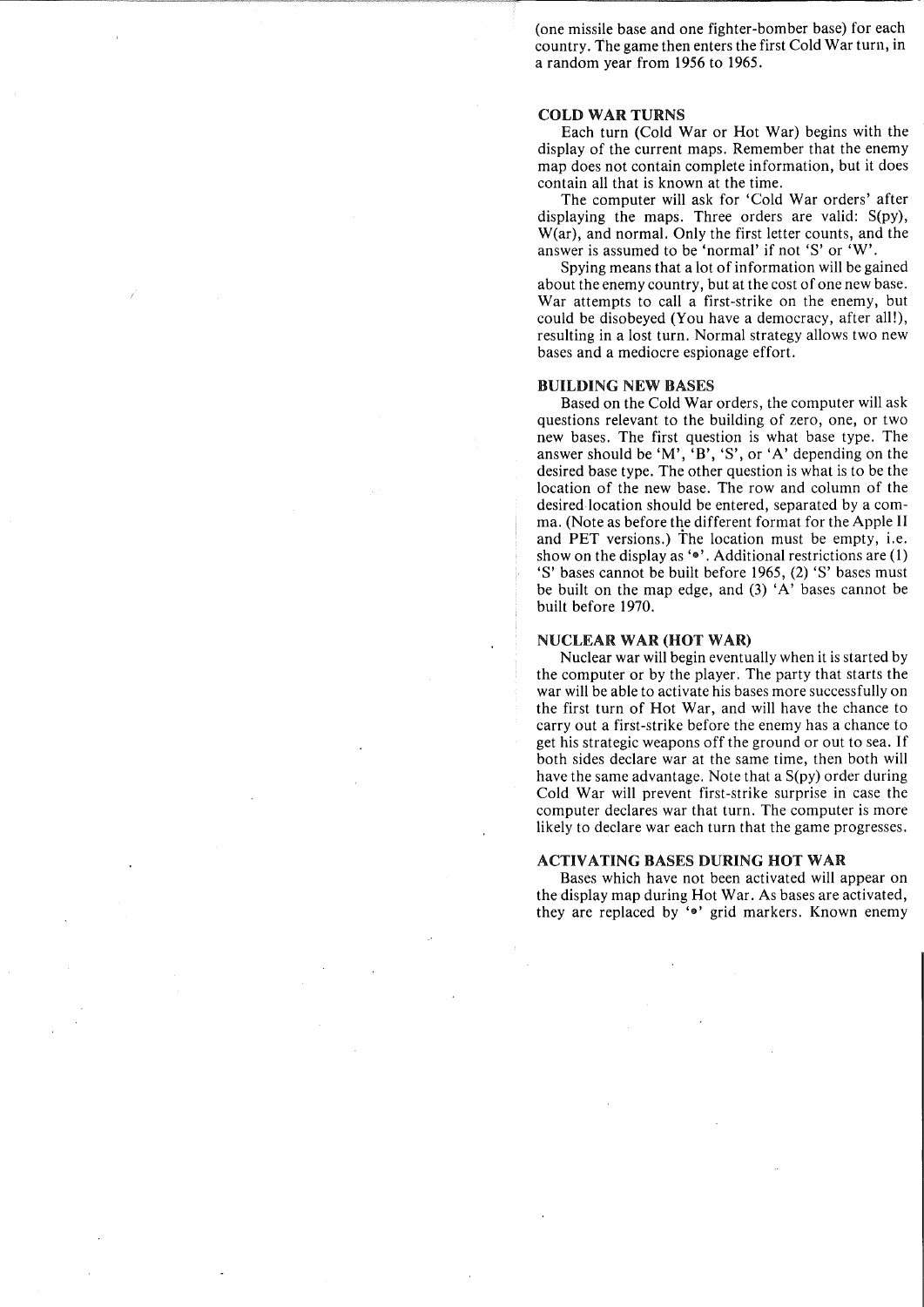bases are also displayed, but they are not removed when they are activated.

In order to activate a base when the computer asks, simply input the base location in the same format used when building bases. The base type is not needed. The computer will then take the appropriate action depending on the type of base activated.

Bases will often activate themselves. When this happens, the computer will ask the necessary questions and the player should respond as he would if he had activated the base normally.

#### WHAT MISSILE BASES DO WHEN ACTIVATED

When a missile base is activated, the computer will display the number of missiles ready to launch and ask for a target for each one. The target location in the other country is input in the same format as the grid locations in the home country. Missiles can often drift off target, and so several may be needed to hit a specific location.

A new display map will be given when a missile base activates itself so that targets can be easily selected. Also, line feed is suppressed during the input of targets so that the maps do not roll off the top of the screen. (In the Apple II version, the grid coordinates should not be terminated with RETURN when entering missile targets. However, the TRS-80 and PET versions require the ENTER or RETURN. In any case, the screen will NOT "scroll up" during the input of missile targets.)

# WHAT FIGHTER·BOMBER BASES DO WHEN ACTIVATED

When a fighter-bomber base is activated, the number of jets ready to take off will be displayed. The number of jets to arm as fighters should then be input; the rest will be armed as bombers.

Bombers will arrive over the enemy country in an unknown number of Hot War turns. Defending fighters will shoot them down and the bombers will shoot back. Generally, fighters are about  $20\%$  tougher than bombers in this type of combat. If any bombers are left after the defending fighters are eliminated, the bombers will attack any targets of opportunity they can find, whether the targets are shown on the spy map or not. Thus, bombers are the most powerful strategic weapons if they can get through the enemy fighter defense.

#### WHAT MISSILE SUBMARINES DO WHEN ACTIVATED

An activated missile submarine goes to sea, where it is immune from attack. An unknown number of Hot War turns later, it will report itself as having reached its launch location. When that happens, the procedure is identical to self-activation of a missile base.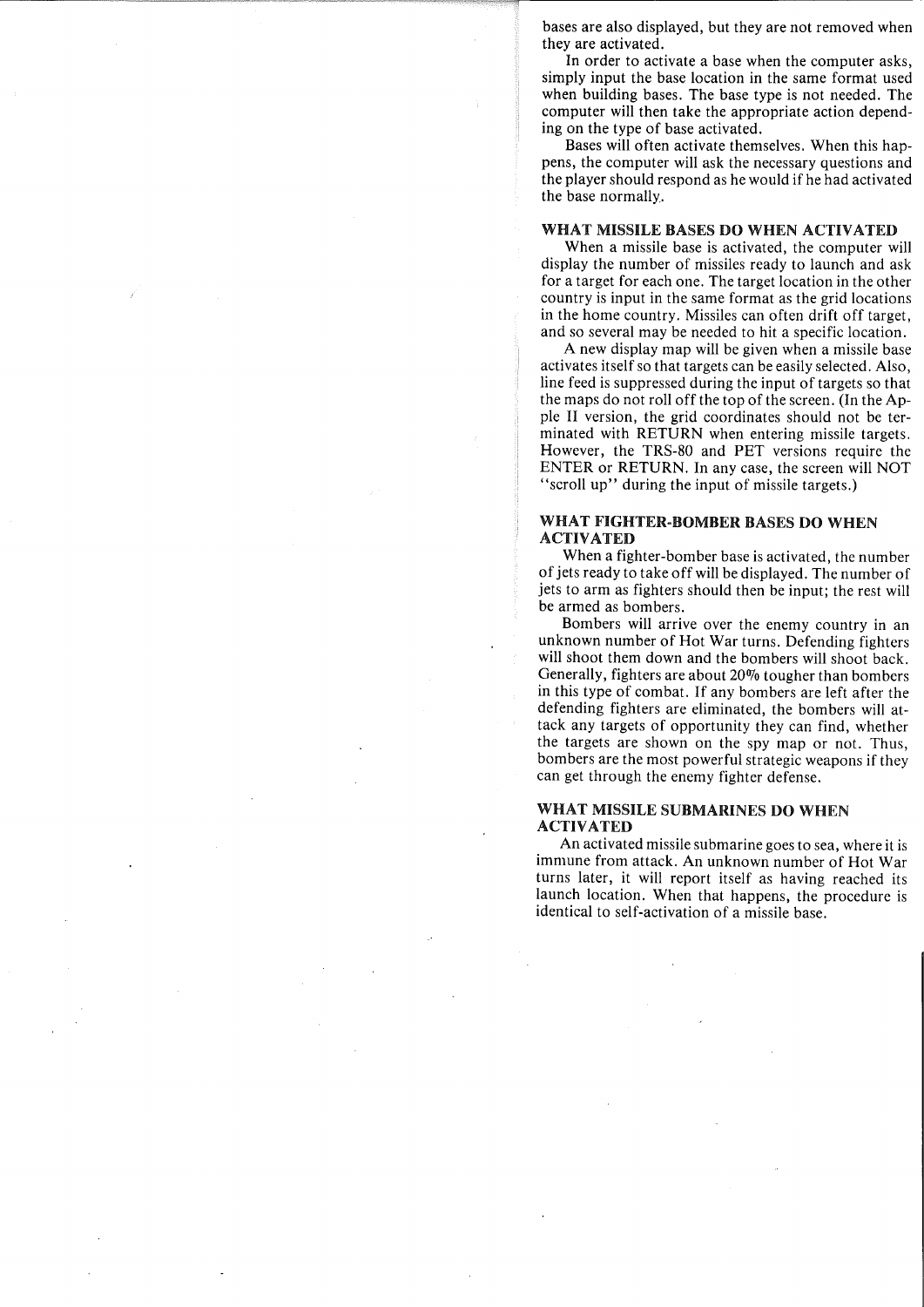#### WHAT ARM RASES DO WHEN ACTIVATED

An activated ABM base adds its ABM's to the total of ABM's in 'active tracking mode.' Every incoming missile and every bomber that gets past the fighter screen will be allocated one ABM from the total in an attempt to bring it down before it gets to its target. This attempt is not always successful, especially against bombers. If a bomber is missed, there is time to fire another ABM, but there is no second chance against a missile.

#### WHAT HAPPENS WHEN A GRID LOCATION IS HIT

Grid locations that are hit by nuclear weapons are displayed as '\*'. If an unactivated base is present, it is destroyed.

A nuclear accident sometimes occurs (rarely) during Cold War at a base. The result is a nuclear hit at the base grid zone and a second hit at a grid zone within one unit in a random direction (possibly the same one).

#### ENDING HOT WAR

Hot War ends either as the result of negotiation or after all offensive weapons have been expended.

Negotiations occur when the Premier of the enemy country (the computer) calls on the Hot Line (the terminal) and the player agrees to negotiate. After sizing up the player's remaining threat (bombers on the way and missile submarines at sea are very good threats), the computer will either agree to a truce and stop the Hot War, or continue as before.

#### THE WINNER

The winner is generally the side with the greater population at the end. Cities have **11** million people each, while other non-bombed grid locations have 1 million each. If world opinion goes against the side that declared war, it is harder for that side to win. The winning country and the degree of victory are given after a final printing of the maps, this time with total and correct information for both sides. There is no winner if the population is reduced far enough.

#### EXAMPLES OF PLAY

This section gives some examples that will be useful for the computer game beginner. An important thing to keep in mind is that the computer expects the player to input his commands in a very precise format and terminate them by pressing the "ENTER" (or "RETURN") key. The computer is very literal-minded and can't make guesses about what was REALLY meant! (Note that there will be some very minor differences between the versions' for the different computers, but all versions are very nearly identical.)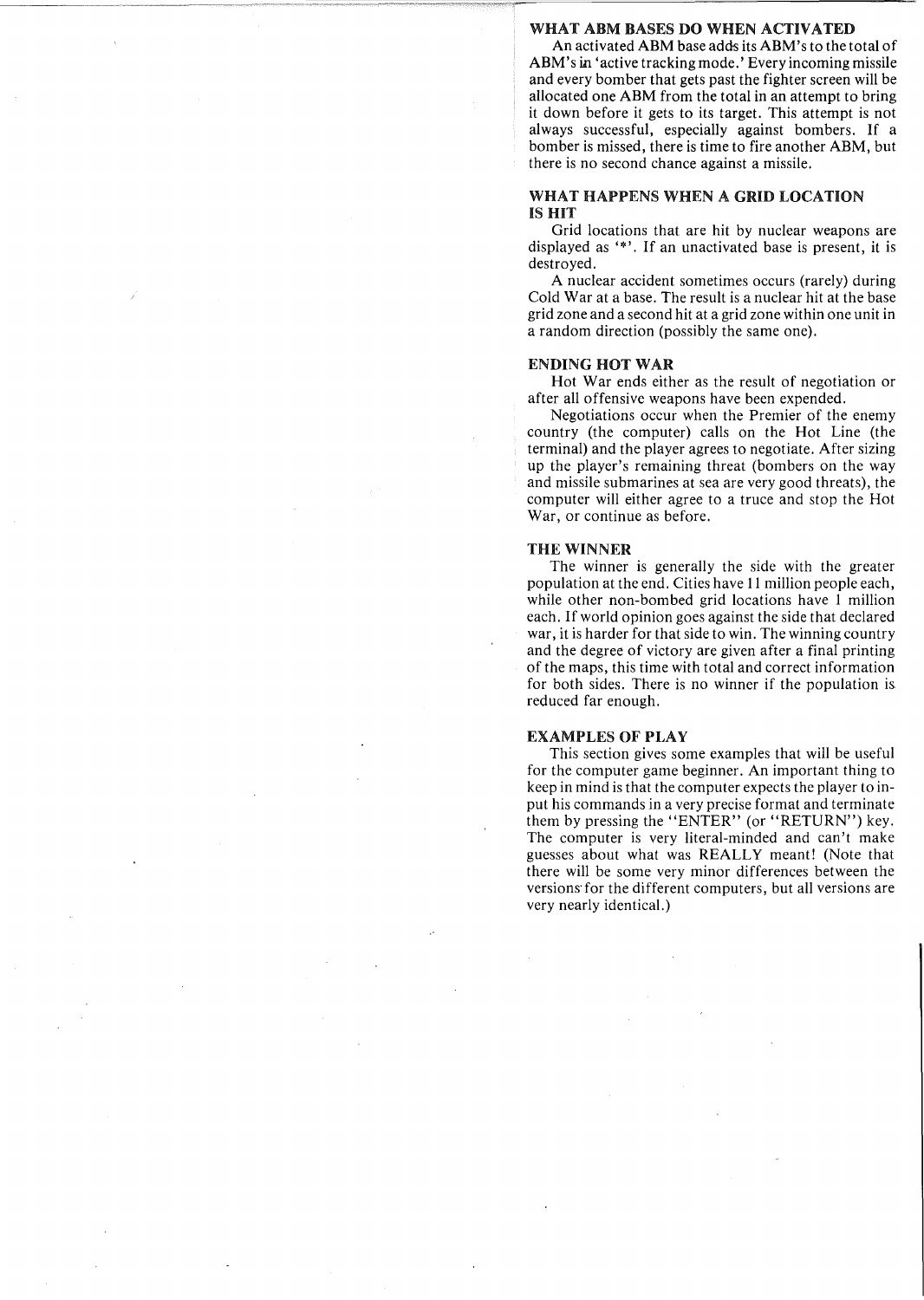The standard routine during cold war is to build bases. The following sequence is an example of this for one turn of cold war:

COLD WAR ORDERS? (Computer puts this on the screen.)

[ENTER] (Player presses ENTER for normal strategy.) ('N' RETURN for PET)

TYPE OF BASE TO BUILD? (Computer)

M [ENTER] (Player. Missile base.) LOCATION TO BUILD BASE? (Computer.)

1,8 [ENTER] (Player. Upper right corner. HI on Apple or PET.)

TYPE OF BASE TO BUILD? (Computer) B [ENTER] (Player. Fighter-bomber base.)

LOCATION TO BUILD BASE? (Computer.)

8,1 [ENTER] (Player. Lower left corner. A8 on Apple or PET.)

(Computer now proceeds to its own strategy.)

During hot war, the normal activity is to activate bases. The following example is the activation of a fighter-bomber base:

BASE TO ACTIVATE? (Computer.)

8,1 [ENTER] (Player. Base type is not needed.) 7 PLANES READY AT AIRBASE 1. (Computer.) NUMBER TO ARM AS FIGHTERS? (Computer.)

3 [ENTER] (Player. 3 fighters,  $7-3 = 4$  bombers.) (Computer now proceeds to other hot war activities.)

While entering commands may seem difficult at first, a little experience will make entering them almost second nature. Note that the computer won't let you do anything against the rules, so don't worry about that!

#### CASSETTE LOADING INSTRUCTIONS TRS-80

With SIDE ONE of the cassette up, put it into the recorder, and rewind until the tape stops moving. Check that the volume control is set to the proper level (between 5 and 6 is normal). Press 'PLAY' on the recorder, type:

#### CLOAD

and press the 'ENTER' key on the keyboard. The recorder should start to move and your program will be loaded. This will be indicated by the flashing asterisk at the upper right corner of the screen. This program is not short, and will take several minutes to load. When the tape stops and the TRS-80 prints 'READY' on the screen, type:

RUN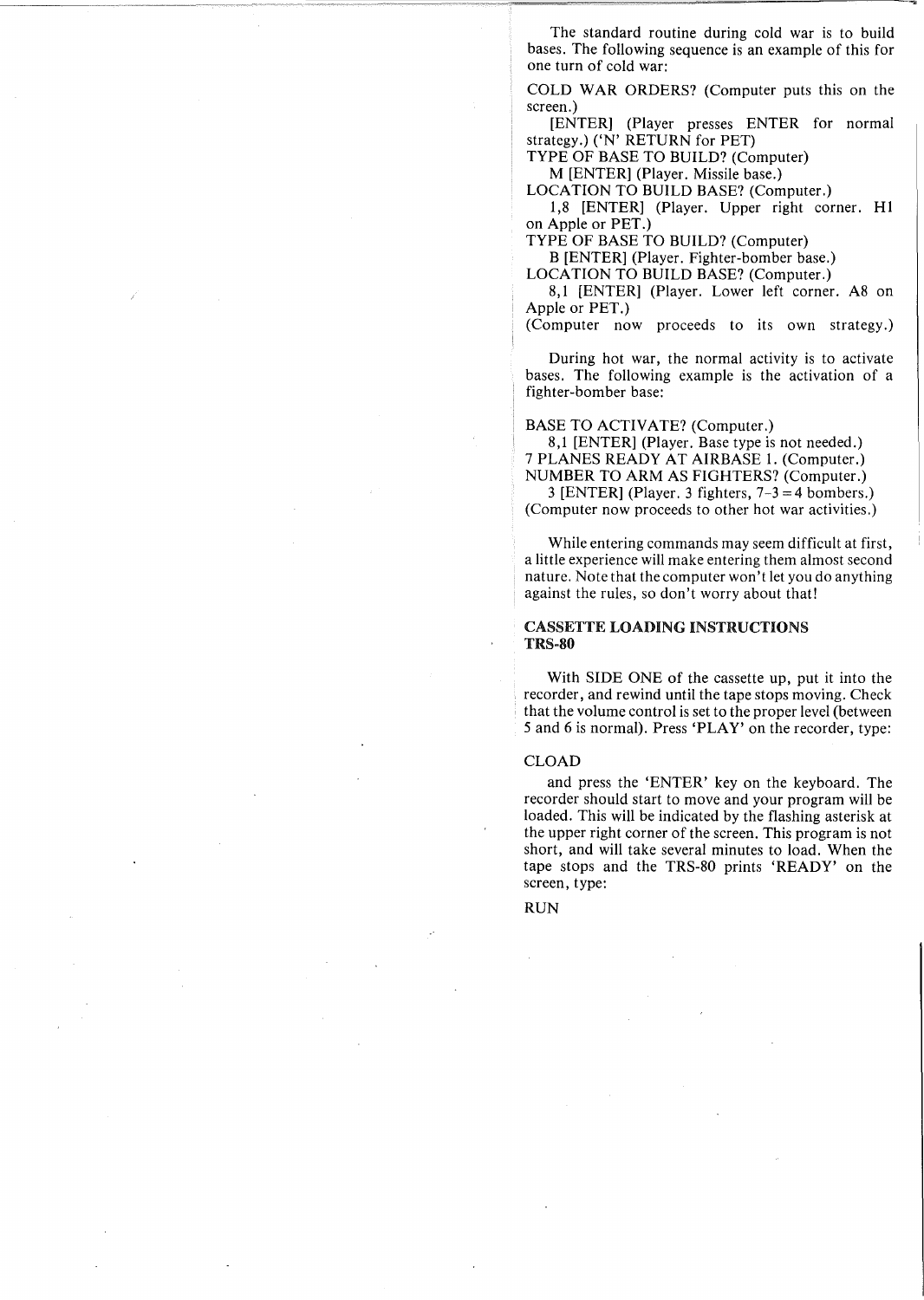#### and press 'ENTER' to play the game.

# APPLE II

The APPLE program is located on SIDE ONE after the TRS-80 program. There are two copies of the TRS-80 program which must be skipped before the APPLE program can be loaded. By listening to the tape, you can tell the difference between the two programs. The APPLE program is easily recognized by the relatively high pitch and 'pure' quality of the calibration tone at the beginning of the program. This tone is free of the characteristic TRS-80 buzz. Find the beginning of an APPLE program and position the tape to just after the start of the calibration tone. Set up the recorder for input. On the keyboard, type:

#### LOAD (Don't hit 'RETURN' yet).

Press 'PLAY' on the recorder and immediately press 'RETURN' on the keyboard. The computer will start reading in your program. The computer will beep twice, once at the beginning of the program and once at the end. This program is not short and will take a few minutes to load. When you hear the second beep, type:

RUN

and press 'RETURN' to play the game.

## COMMODORE PET 2001

Turn the tape over so SIDE TWO is up. Insert the tape in your recorder and rewind to the beginning of the tape. When ready, type:

LOAD

and press the 'RETURN' button on the keyboard, then the 'PLAY' button on the recorder. The tape should start moving, and start loading your program. This program is not short, and will take several minutes to load. The computer will tell you when it finds the program and starts loading. When done, the computer will print 'READY', and the tape will stop. Type:

#### RUN

and press 'RETURN' to play the game.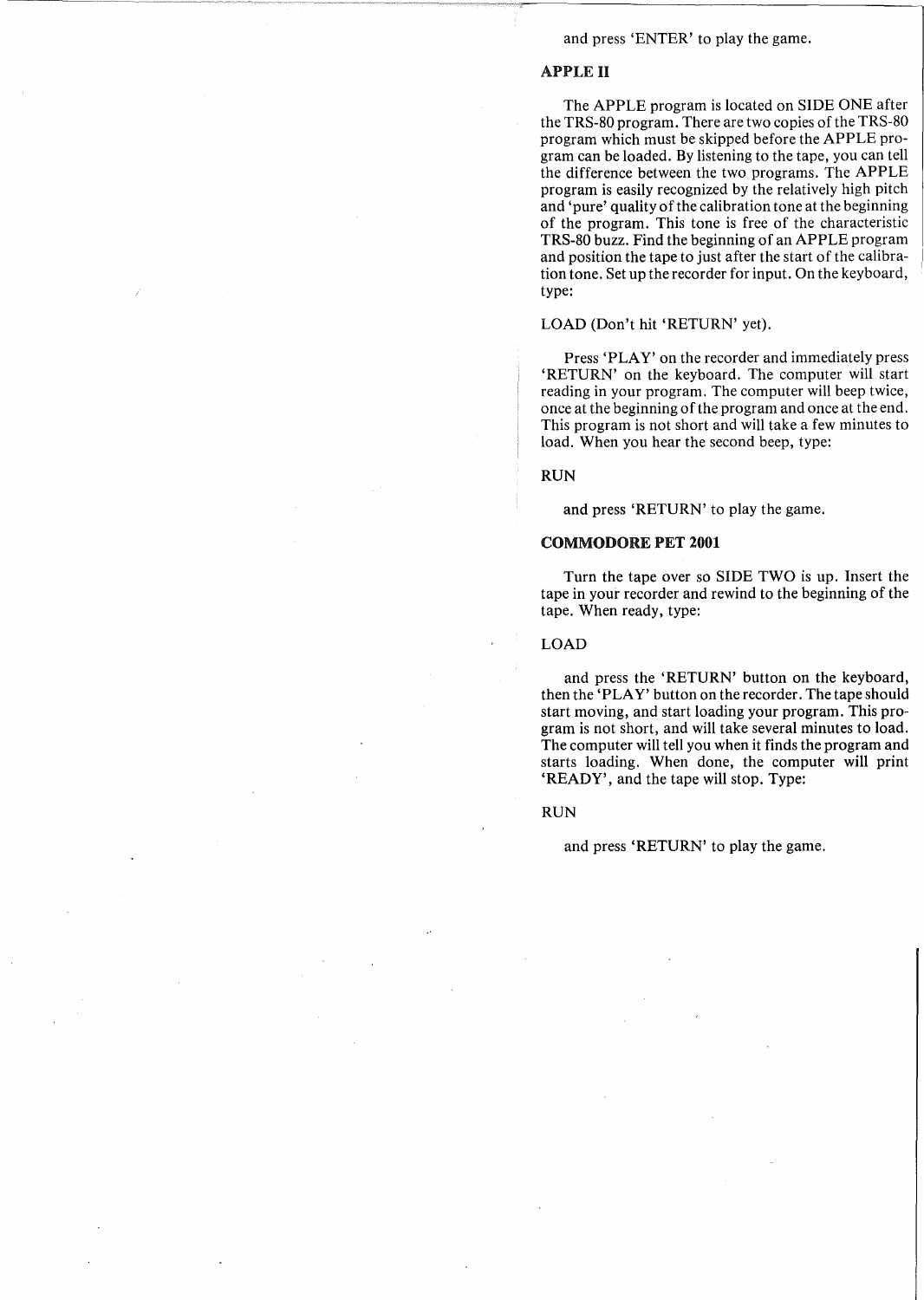#### IF YOU CANNOT LOAD THE PROGRAM

1. Check your equipment carefully to be sure that all cables and connections are correct.

2. Re-read the section in your computer's manual that tells you how to load a tape. Try to load the tape again.

3. If you can adjust the volume on your recorder, try different settings, both higher and lower.

4. Each program is recorded twice on the tape, one recording right after the other. By listening to the tape, find the beginning of the second recording and try to load it.

5. If possible, load another program from a tape you know works on your computer. This will prove that your equipment works. Try once more to load your game.

6. The normal reason tapes will not load is tape recorder head misalignment. Your computer may be able to save and load programs on its own recorder, but be unable to read tapes made on a different recorder for this reason. Be sure your recorder heads are correctly aligned. Your local computer store or dealer can help you with this.

7. If the program still cannot be loaded, send the cassette, with a complete description of the problem (what type of computer you have, what the computer says, if anything, when you try to load the cassette or play the game and what you did to try to get it to load.) to:

#### Avalon Hill Microcomputer Games 4517 Harford Road

Baltimore, Maryland 21214

Defective cassettes will be replaced.

#### After the program is loaded

Once you have your program loaded, it is a good idea to make a backup copy (for your own use). Follow the normal procedure for saving a basic program in your computer's manual.